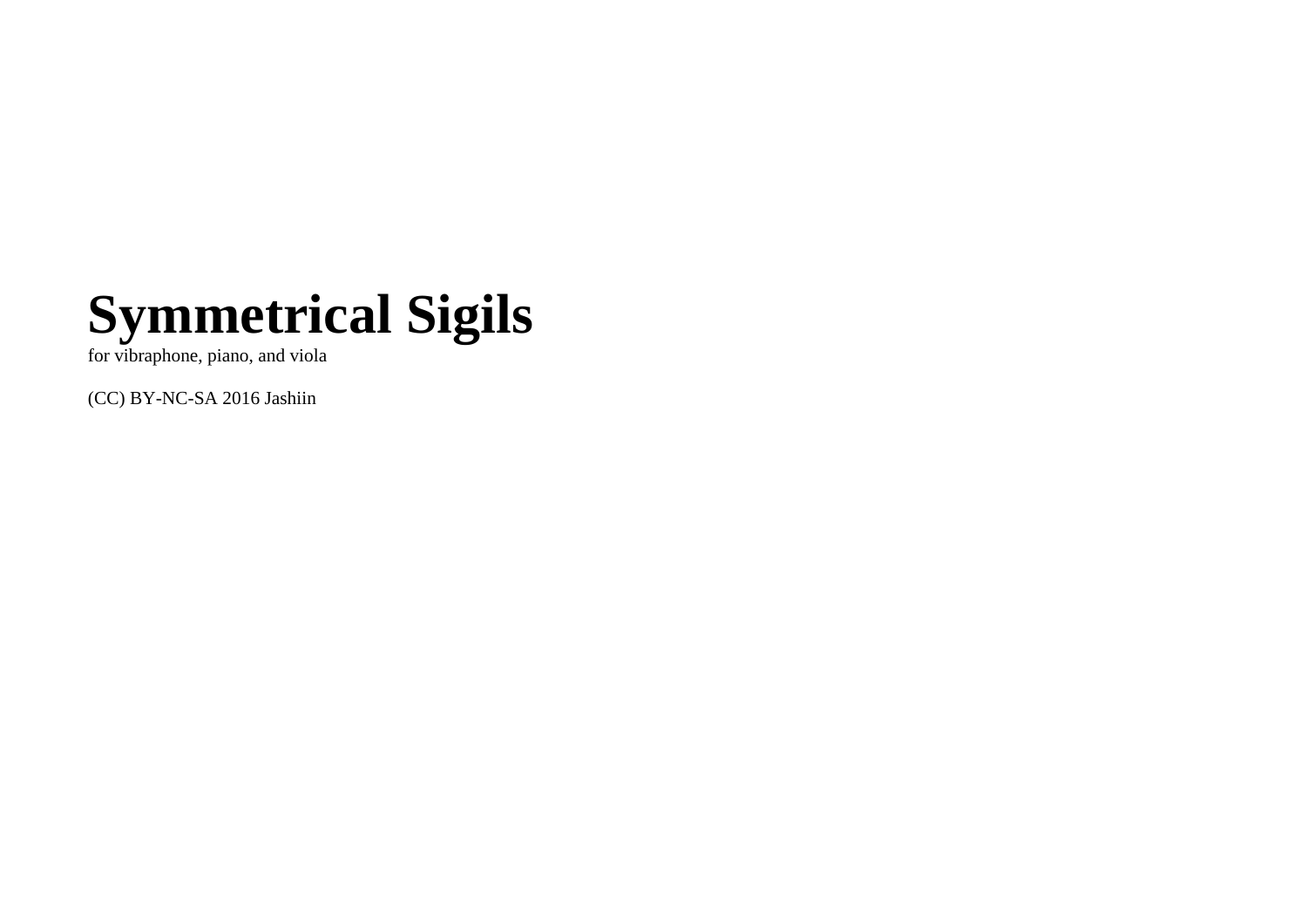Letters of any alphabet can take on many different roles. Most commonly they are simply building blocks to make words from, such as the words you are reading on this page. Letters also routinely become symbols. The letter P when encountered on a road sign communicates the idea of a parking lot. The same letter encountered in sheet music communicates the idea of playing softly, *piano*. These symbolic meanings vary from the most mundane to the most mystical (one particularly well known example being the Hebrew alphabet). The letters – or rather glyphs – themselves may inspire great art, as they did in Chinese calligraphy, to give just one example.

The 21 sigils included here form an alphabet. Their performance(s) and use(s) are concepts similar to the ones outlined above.

In most cases, when performing a sigil its last sounds must be allowed to fade out – this is mostly true for piano notes with pedal, a little bit less so for vibraphone notes, and still less for viola, but the principle must be observed with everything except naturally short sounds such as viola pizzicato or vibraphone played with fingertips. If several sigils are performed in sequence, musicians may vary their endings as much or as little as they desire to make a coherent word or a phrase, and the same goes for the duration of pauses between the sigils. As I mentioned above, Chinese characters have inspired a great artistic tradition which, technically speaking, thrived on reimagining the characters' shapes, even distorting them almost beyond recognition; the same may be done with any sigil(s) of this collection, provided that you're aware of your purposes in doing so. It may or may not be of help to first study the symmetries that form the basis of the sigil in question before proceeding with changes.

Dynamics and phrasing are left to the performers to decide on, with just a few exceptions. Any tremolo mark in the viola part only applies for a single note it accompanies. The durations of the vibraphone part must be rendered carefully and precisely, with just a single sigil having motor on and sustaining all of the notes.

N.B. The earlier work *Letter Variations* has no relationship to the sigils here, because as far as letters are concerned, the variations only investigate one side of the concept. So pieces from both *Letter Variations* and *Symmetrical Sigils* may be performed together in any sequence(s).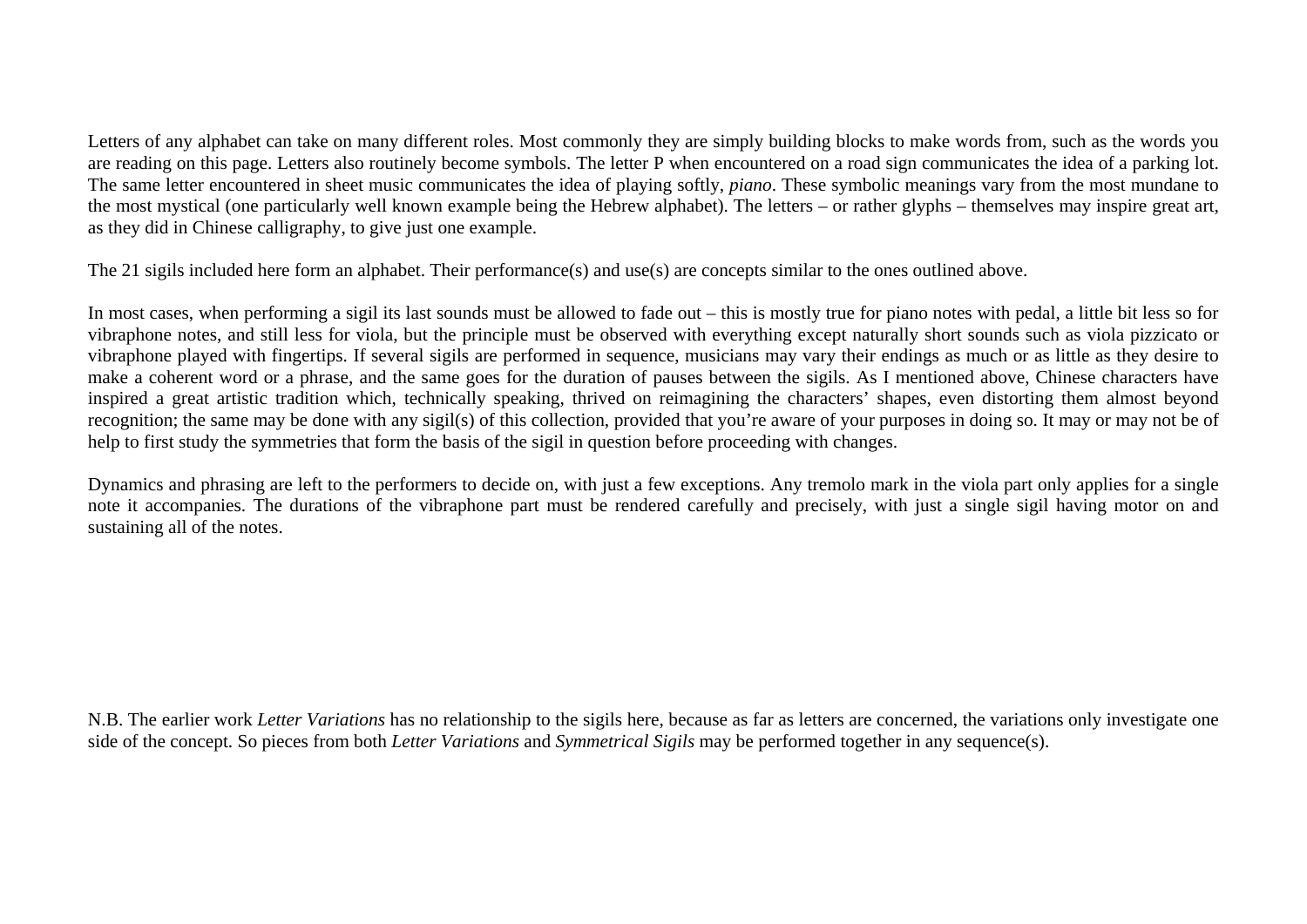This volume contains the following:

Sigils for solo instrument: For solo vibraphone (1) For solo viola (1) For solo piano (1)

Sigils for two instruments: For vibraphone and piano (2) For viola and piano (3) For vibraphone and viola (9)

Sigils for three instruments:

 For vibraphone, viola, and optional piano (1) For vibraphone, viola, and piano (3)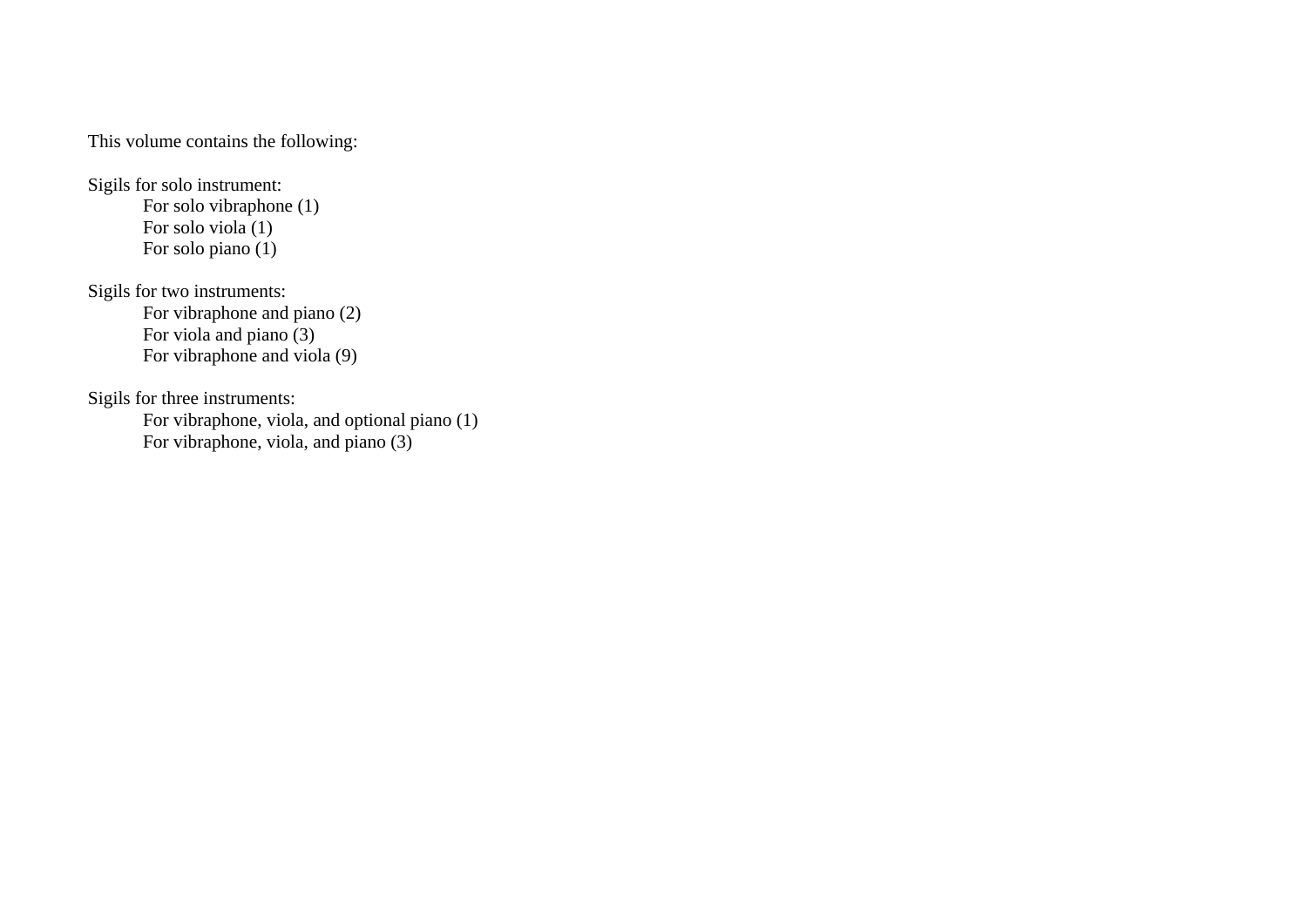

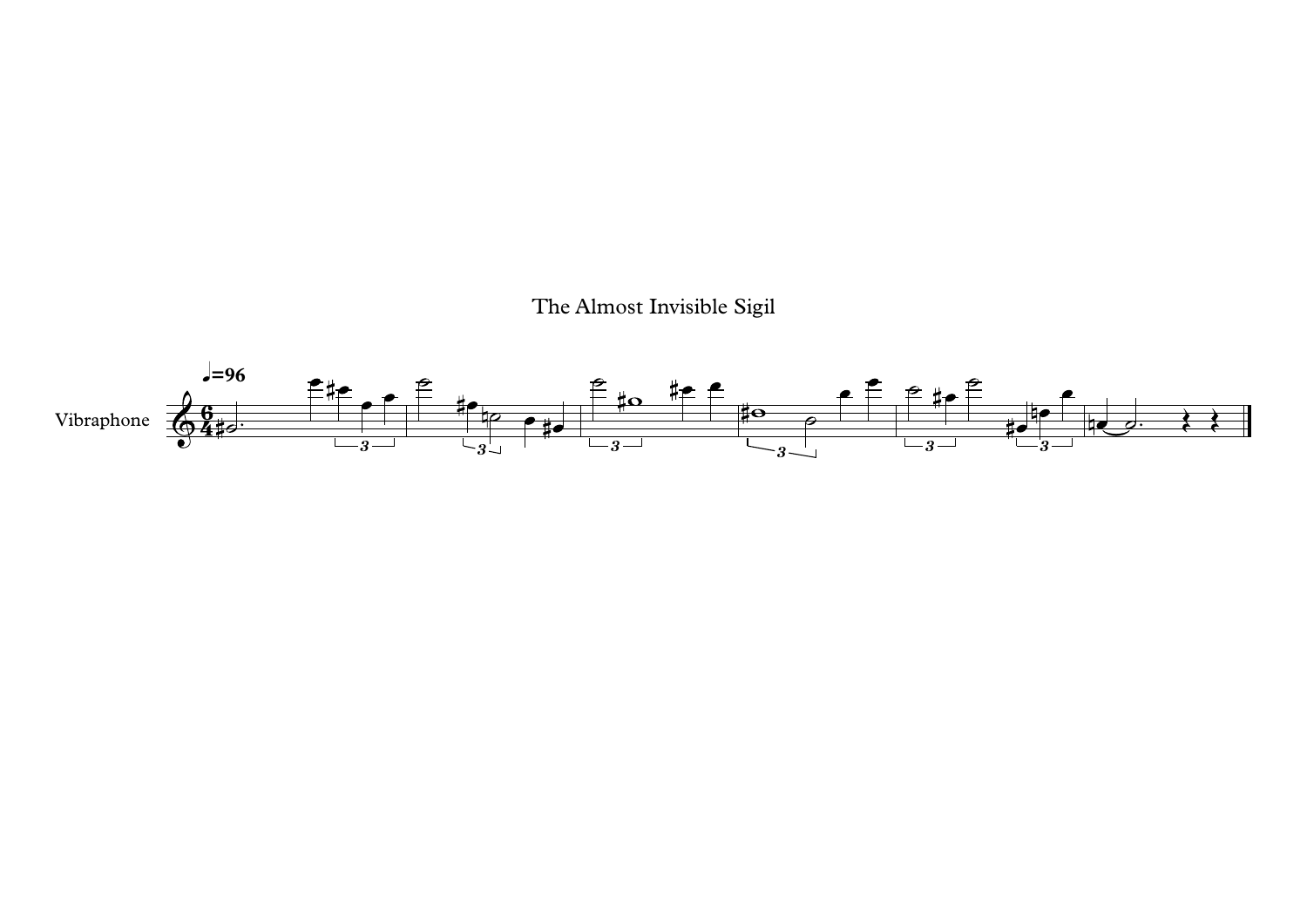A Change in the Weather

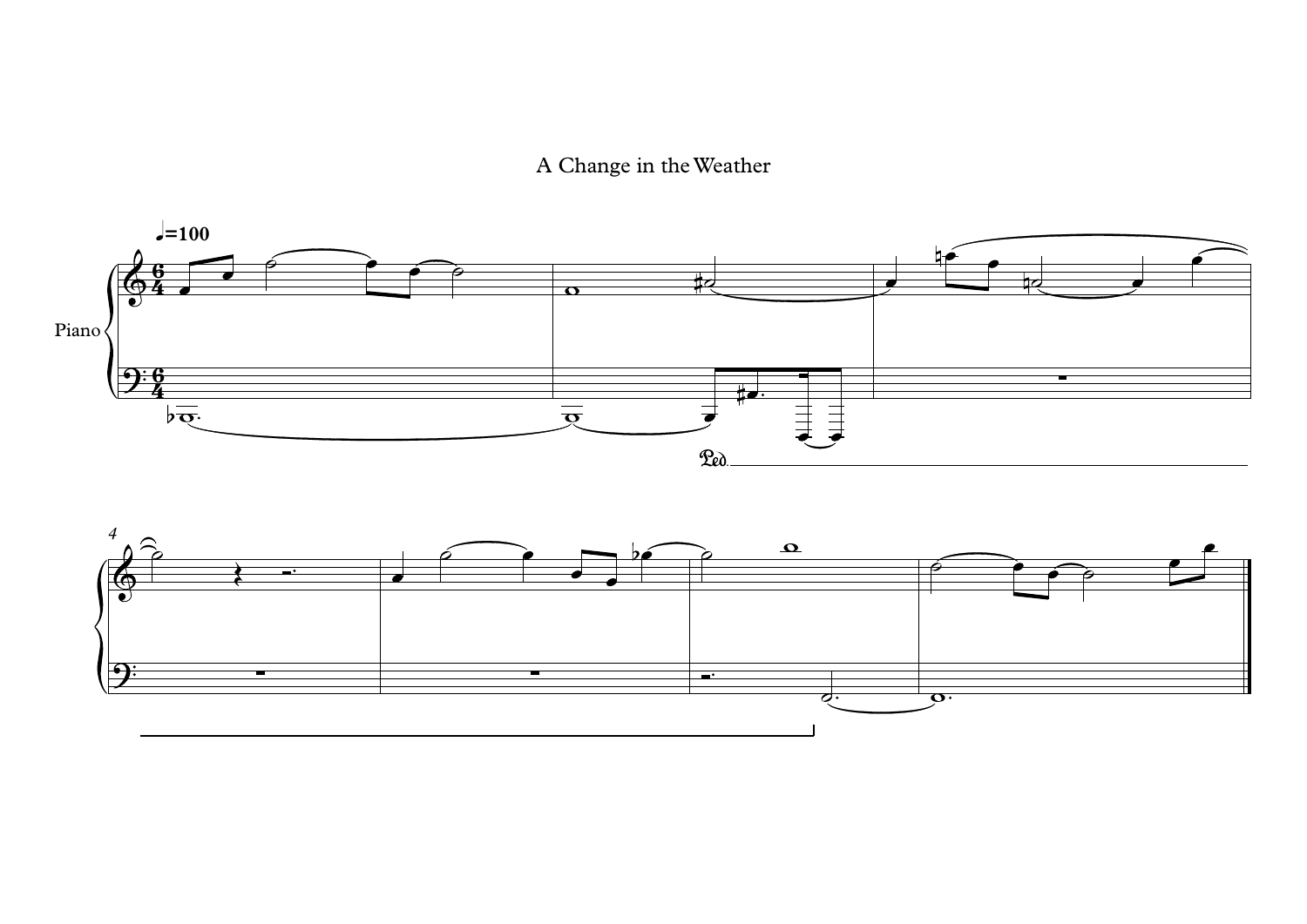

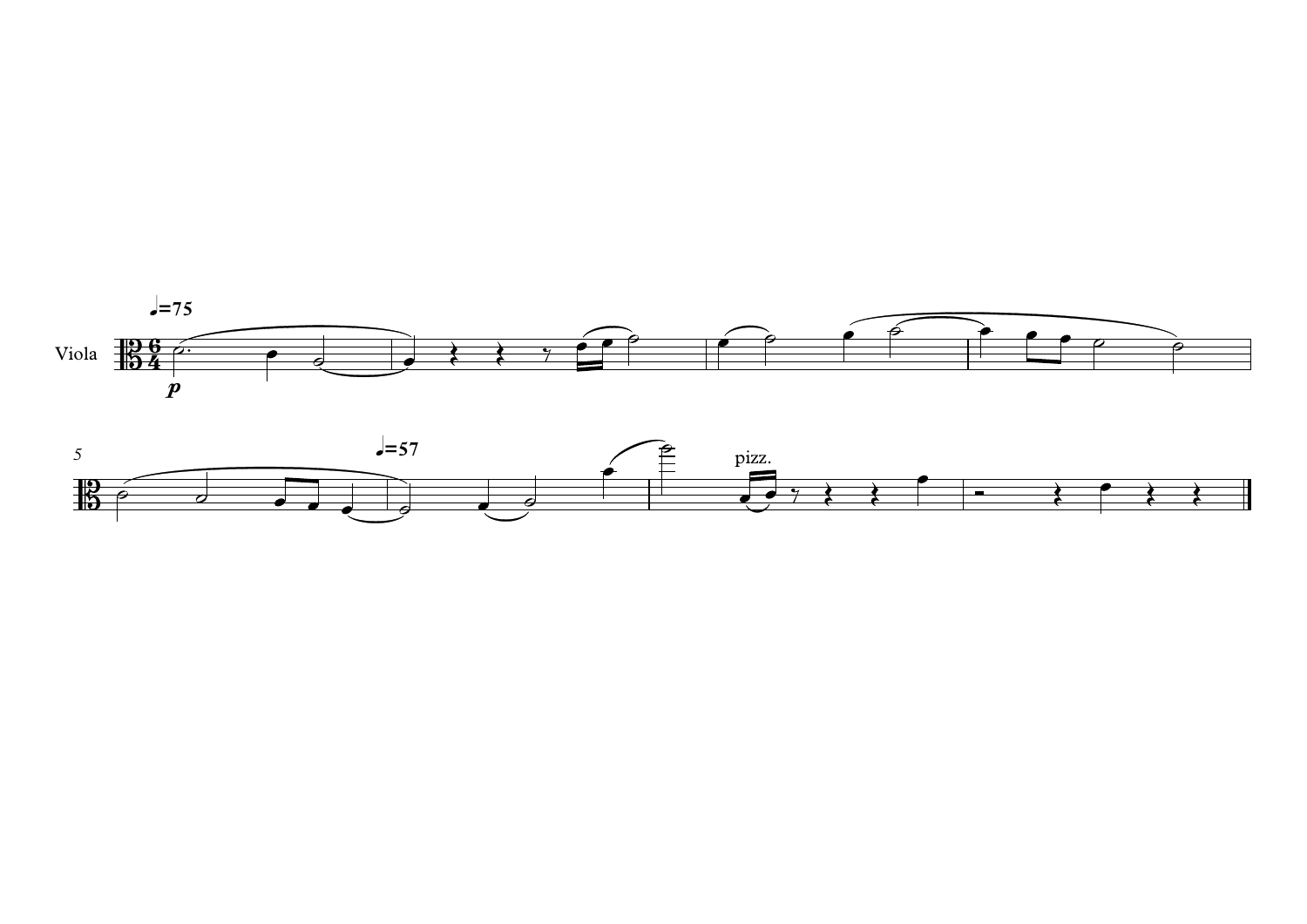

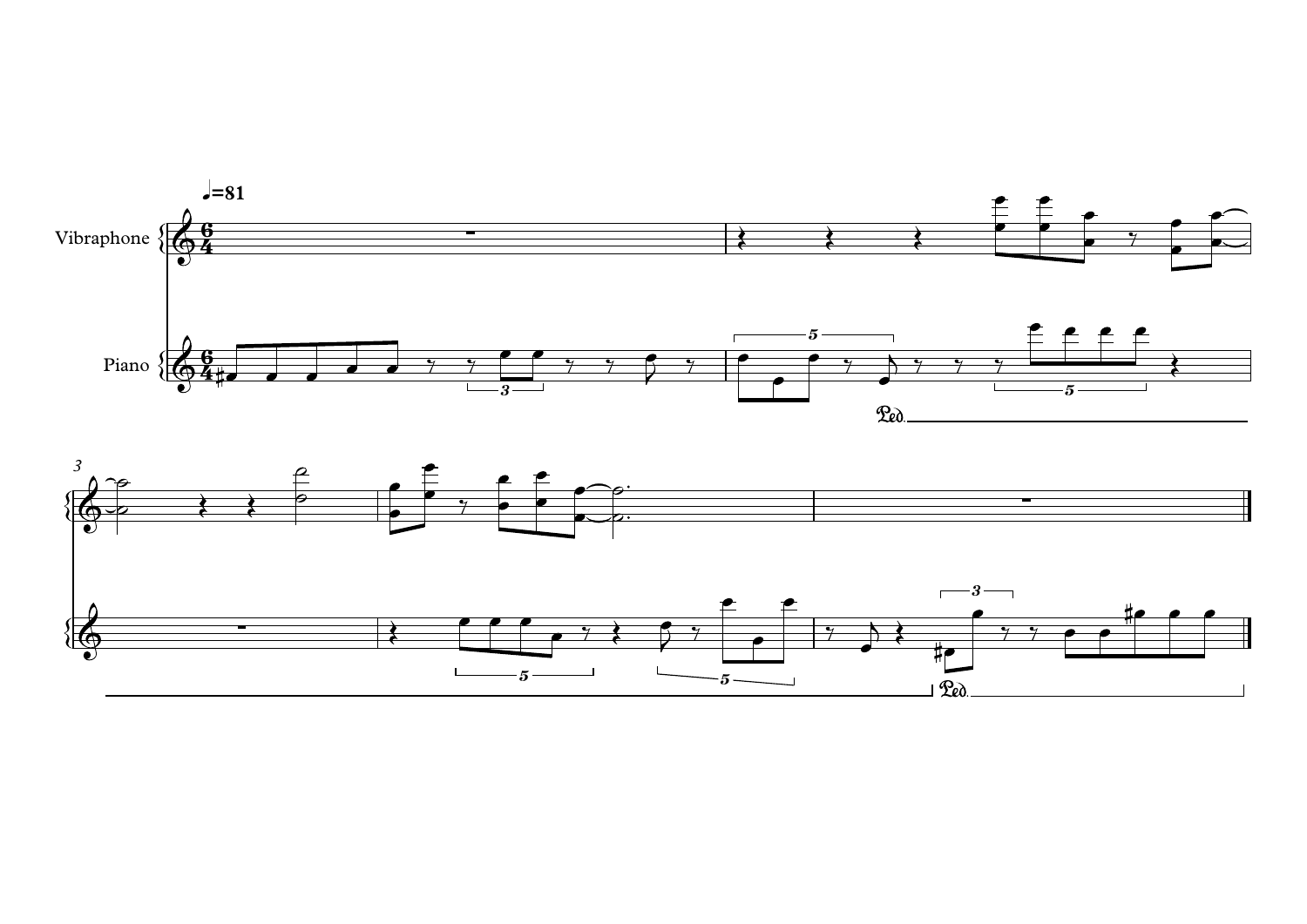

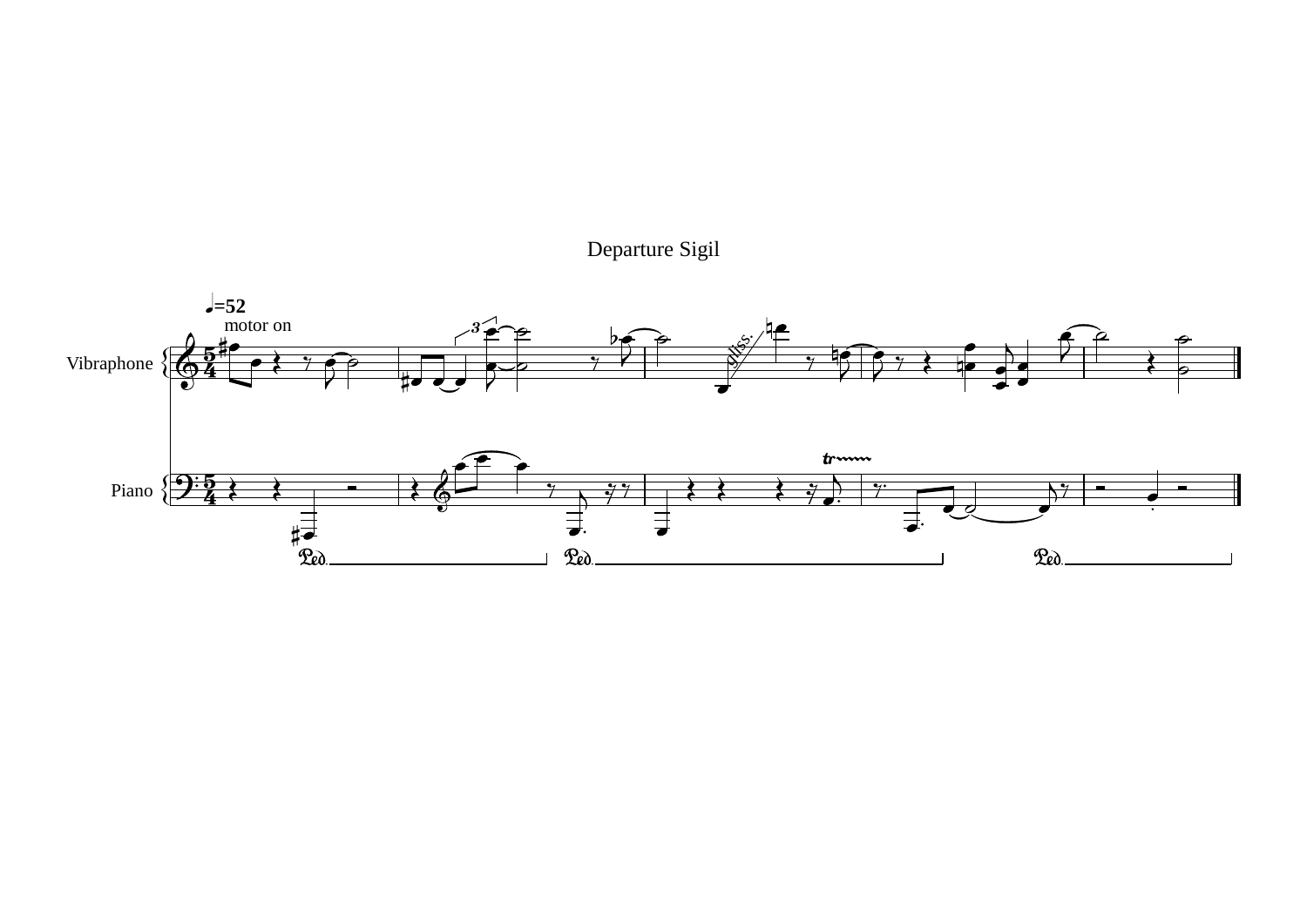

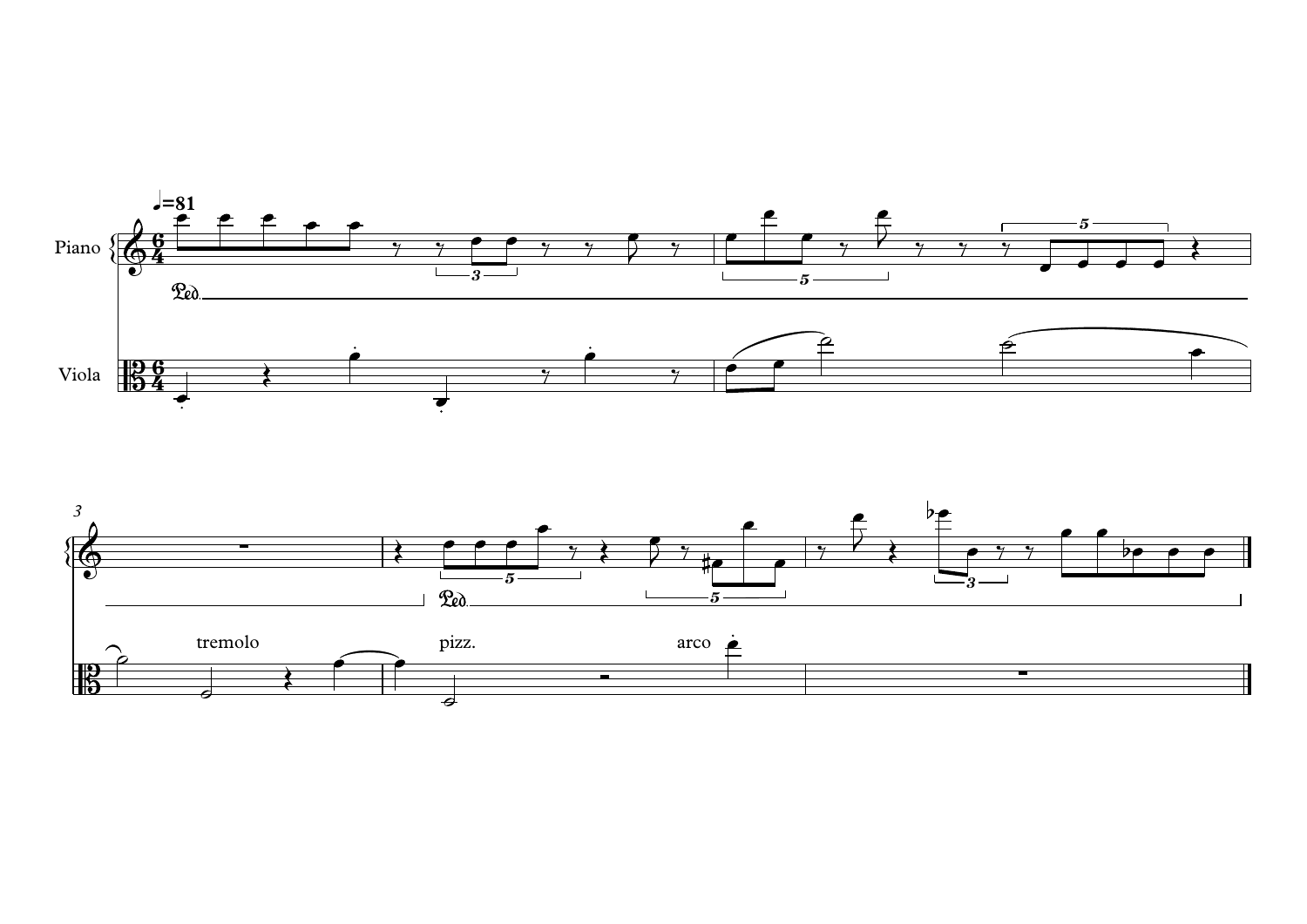

Water Sigil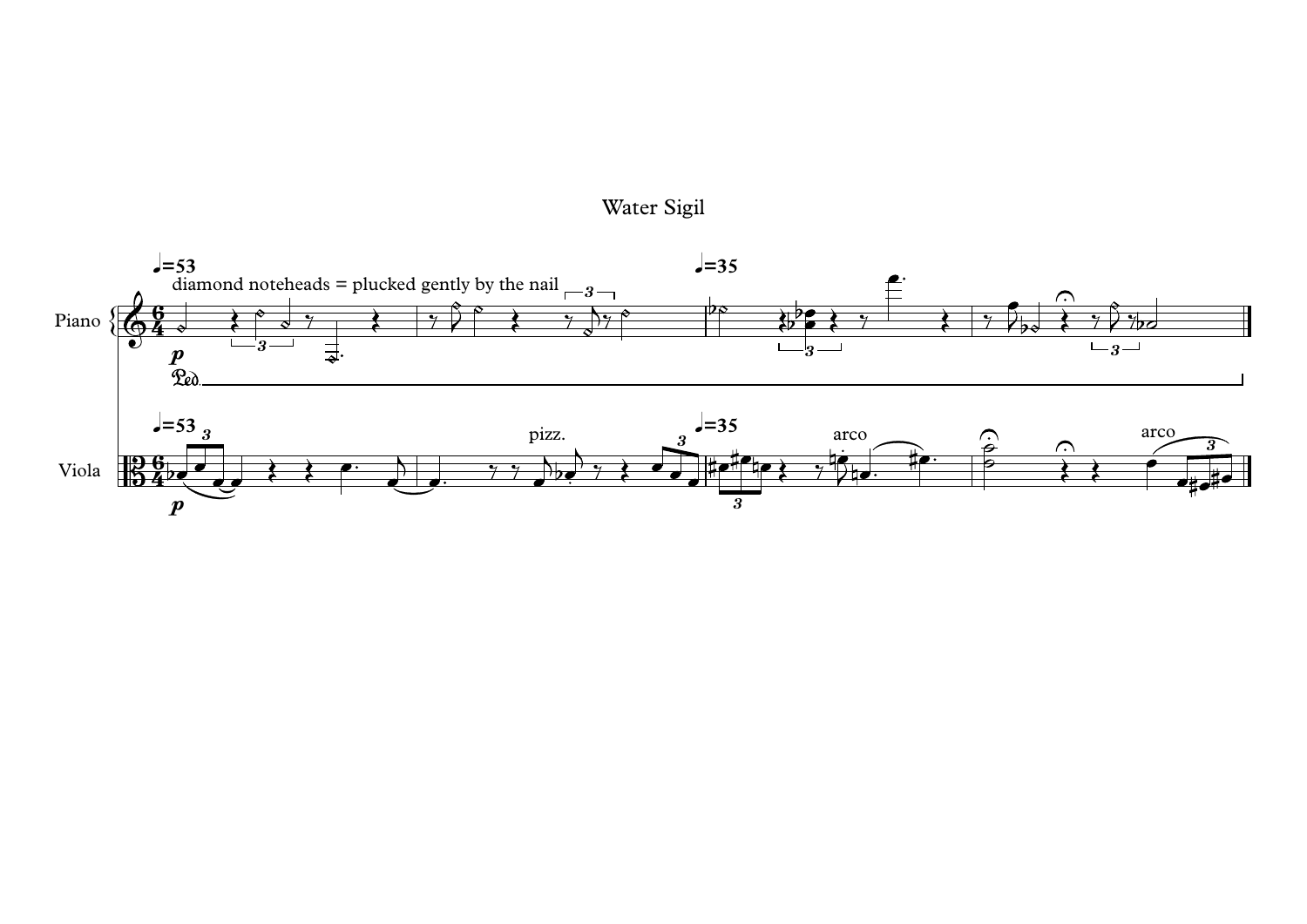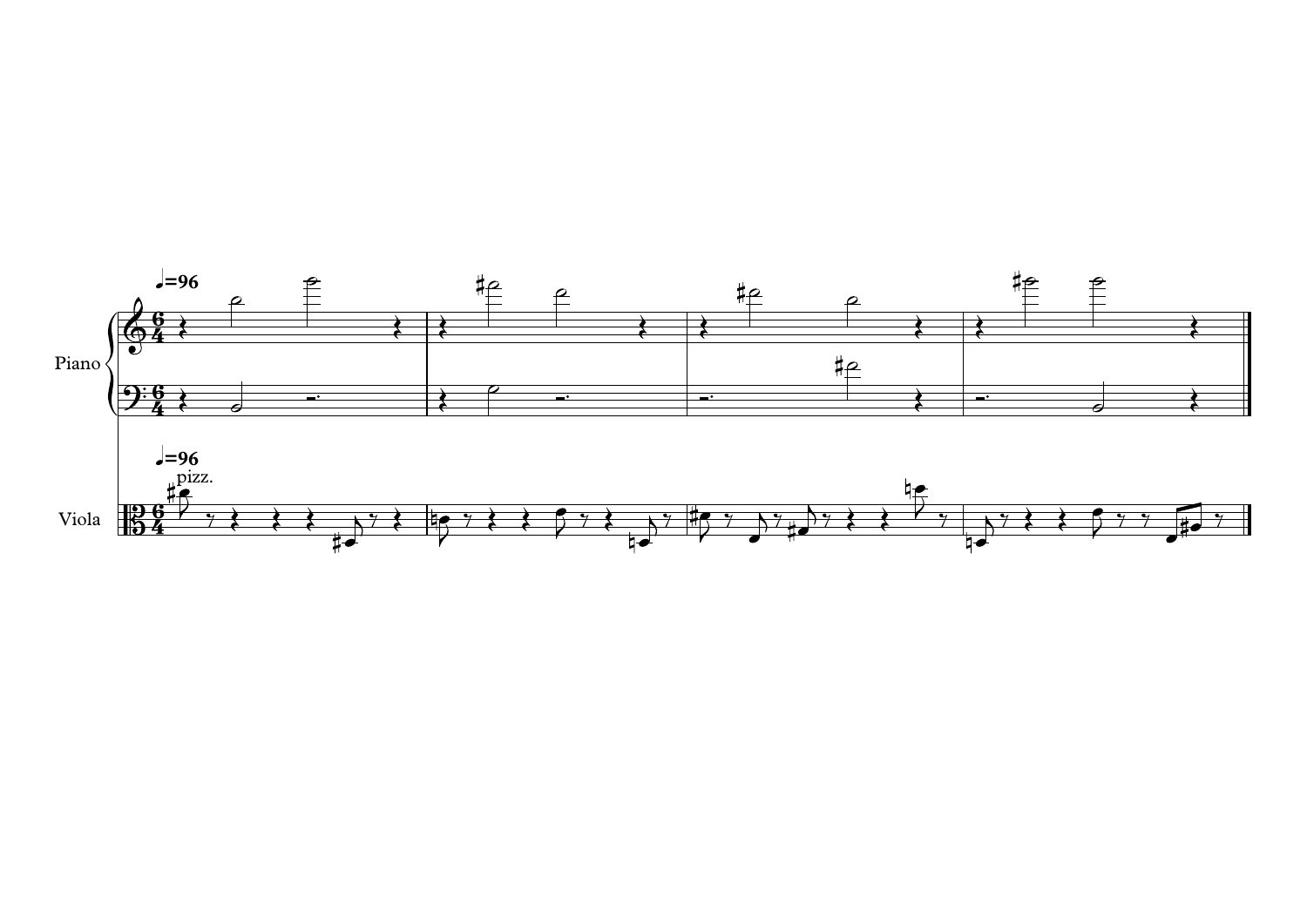

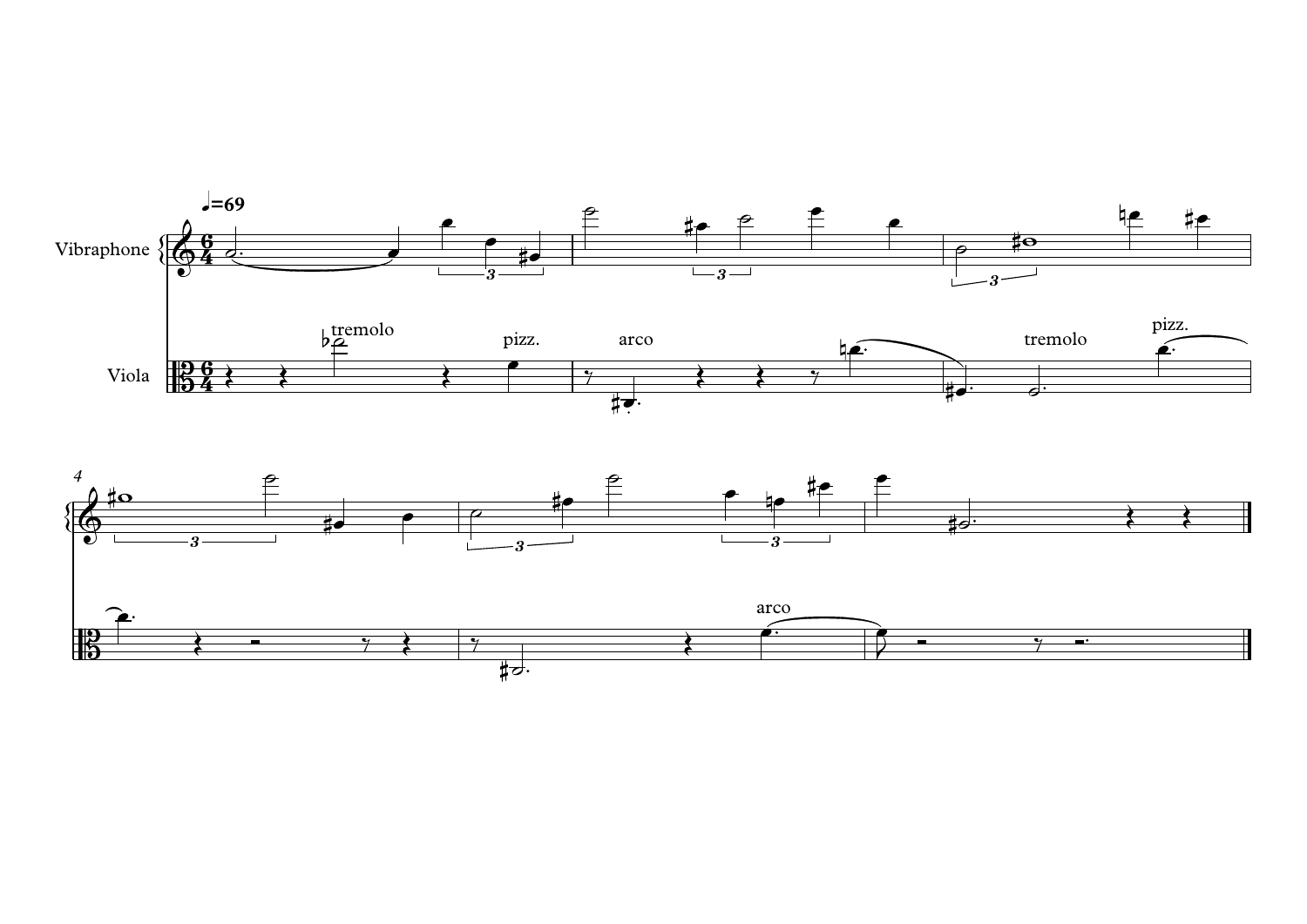

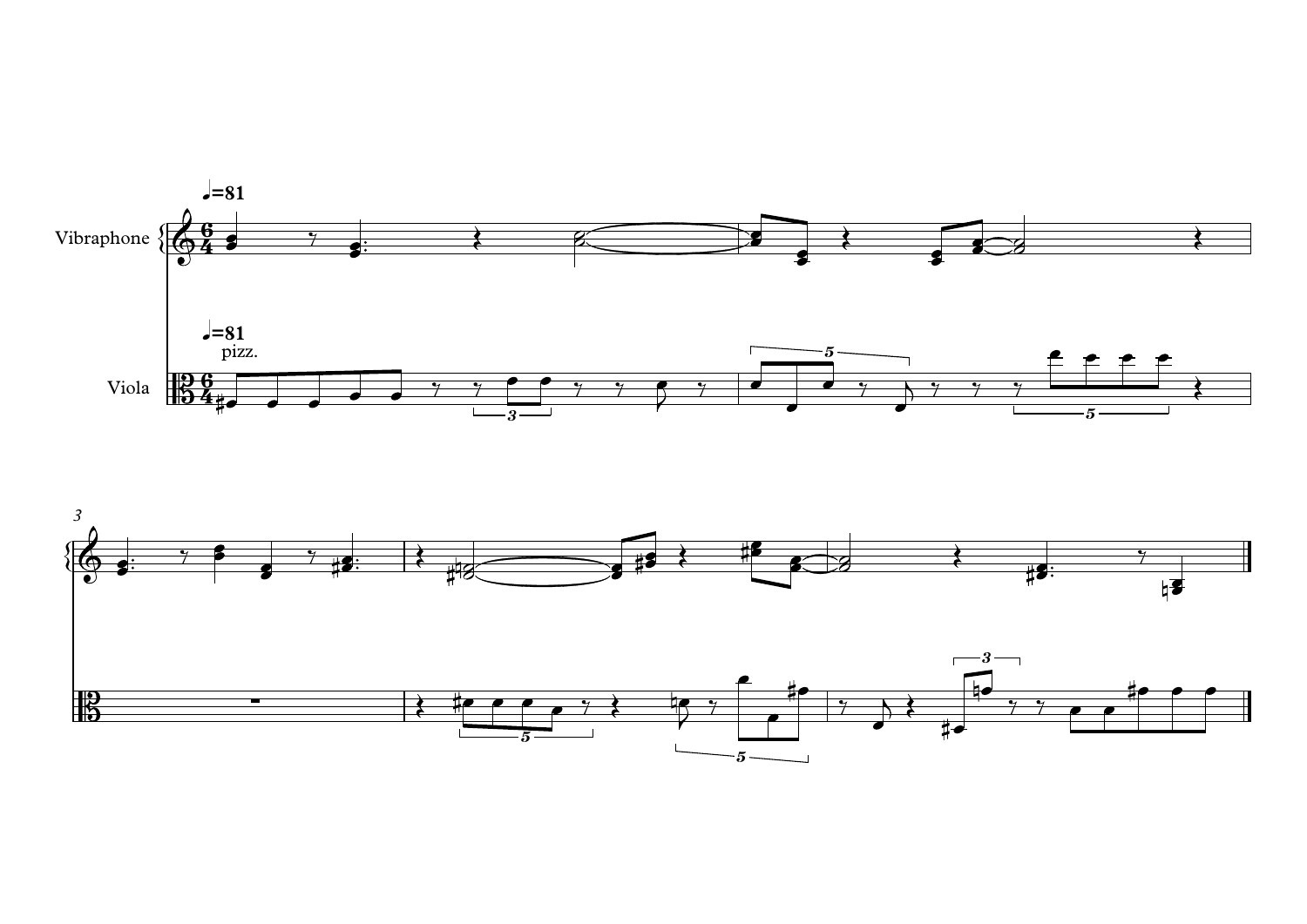

There are 24 ways of performing this sigil: the bars may be played in any order, but each is only played once, and as with the other sigils, the last sound(s) are allowed to fade out whichever they happen to be.

Alternatively, always play as written.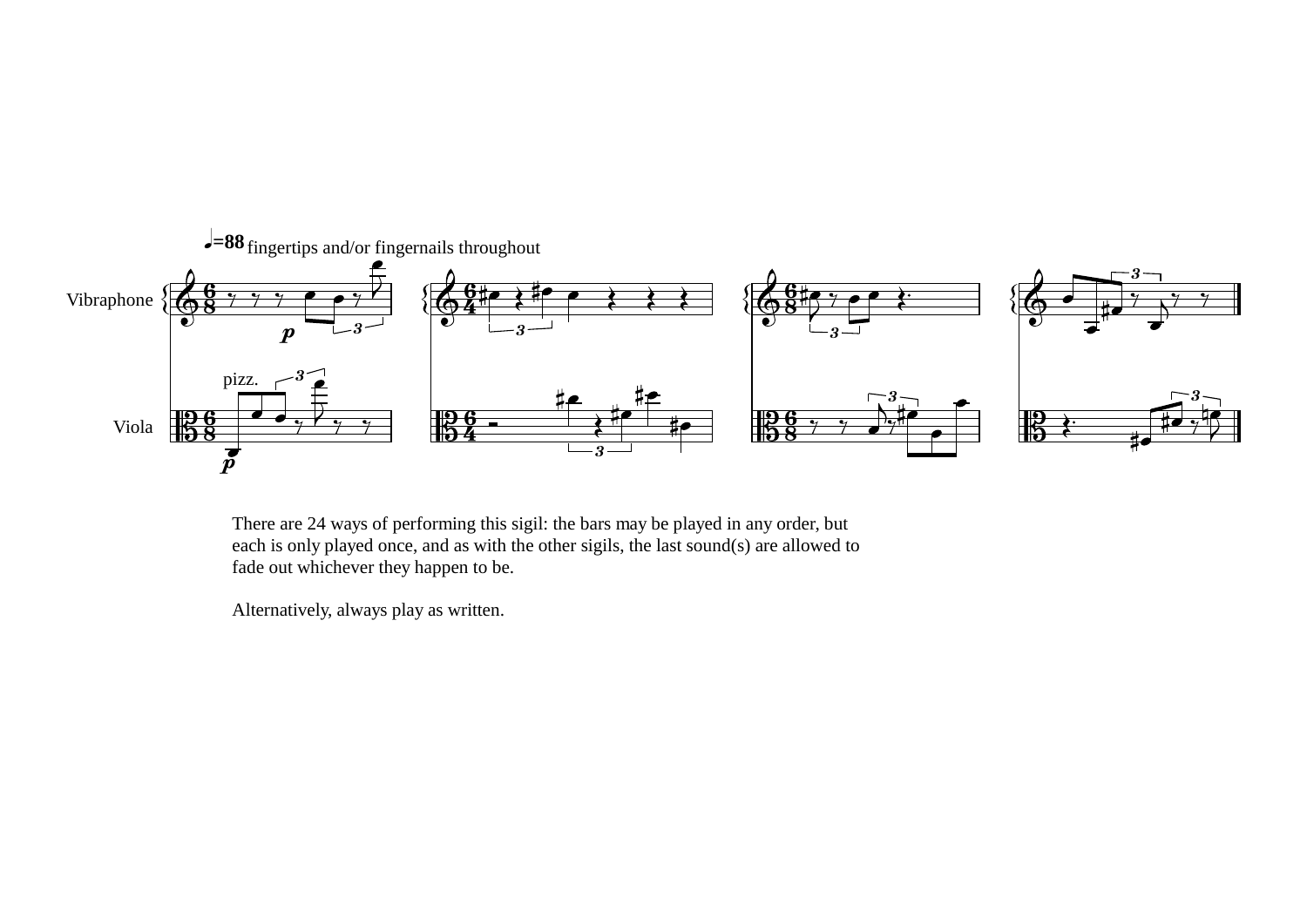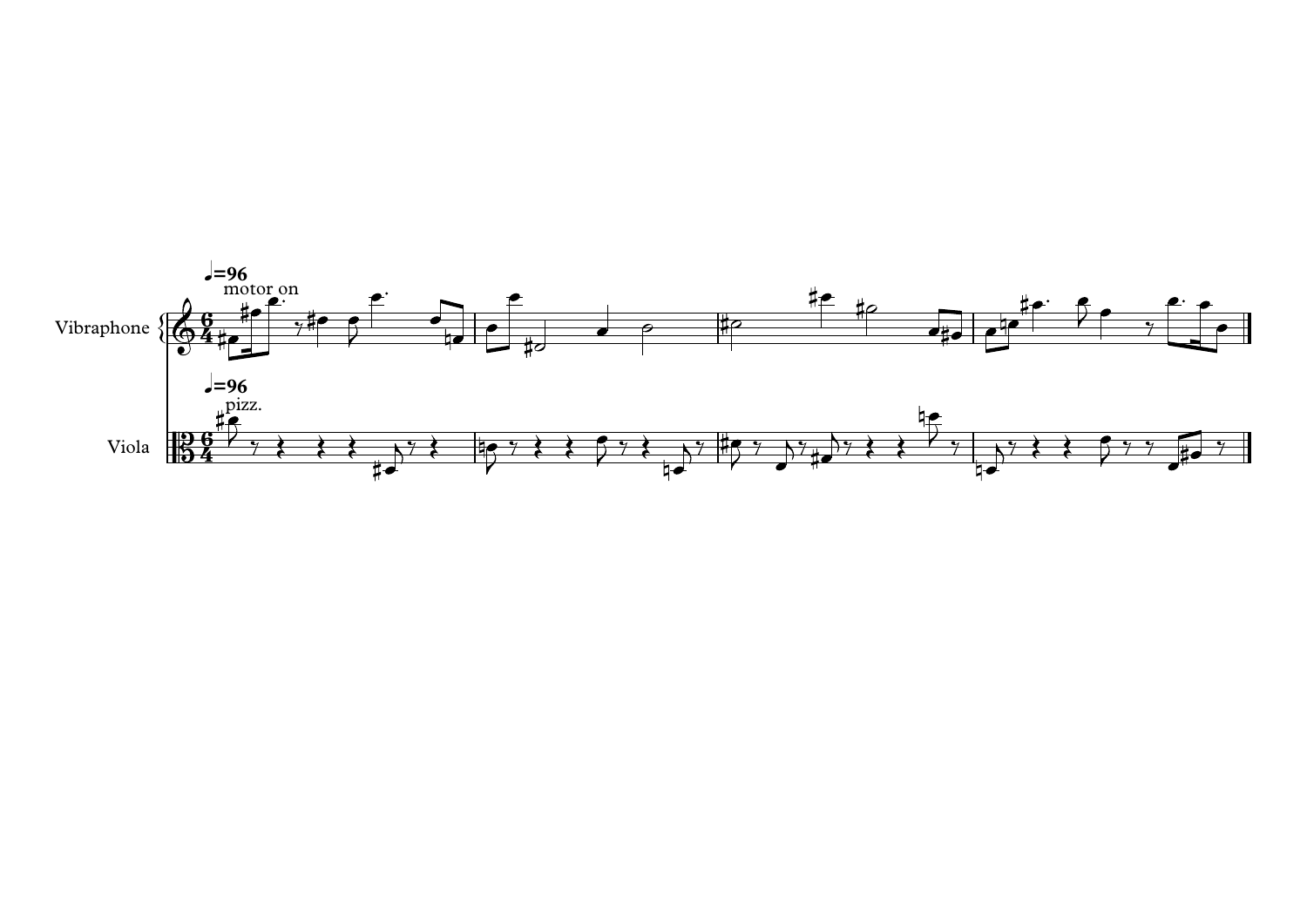

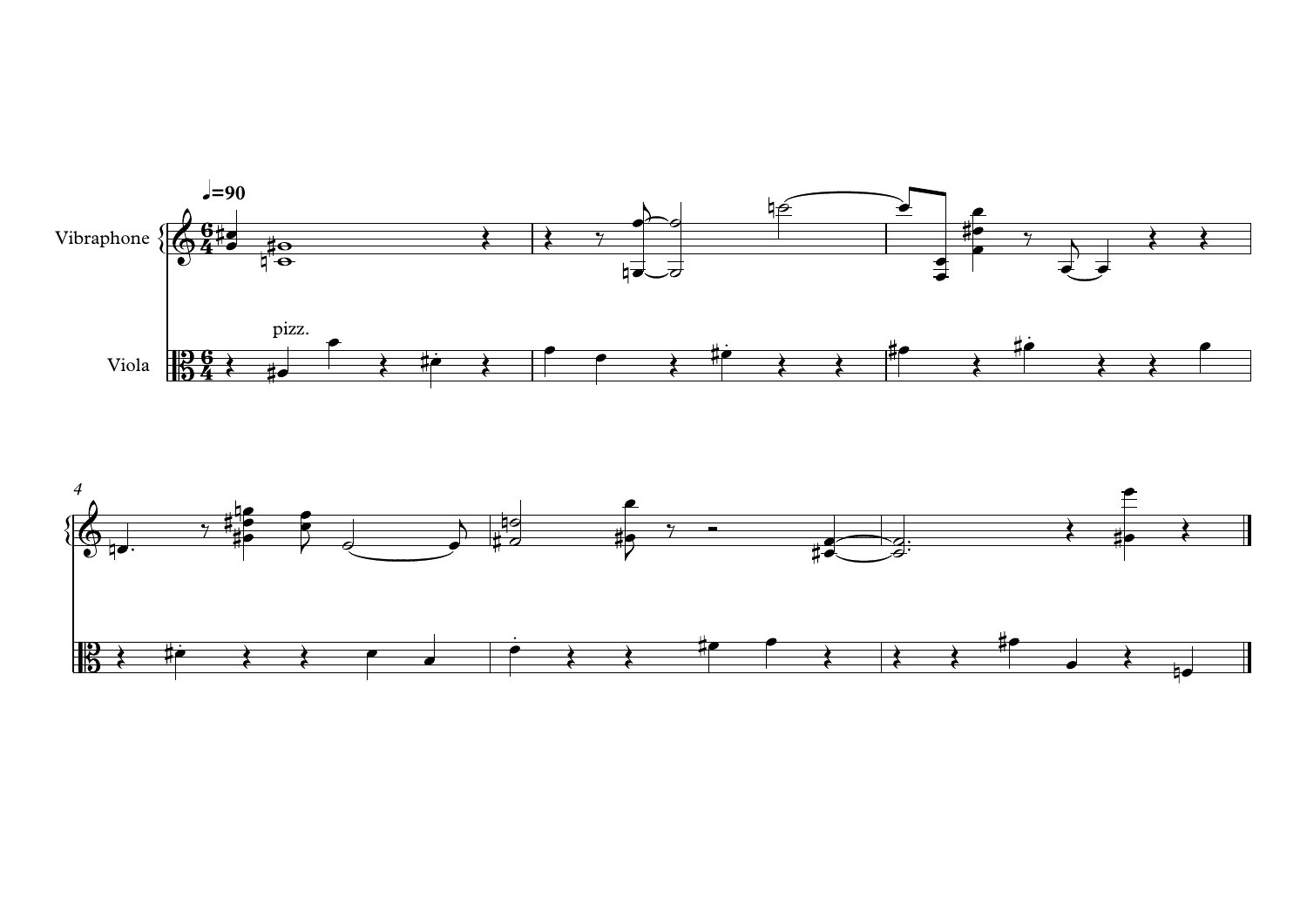

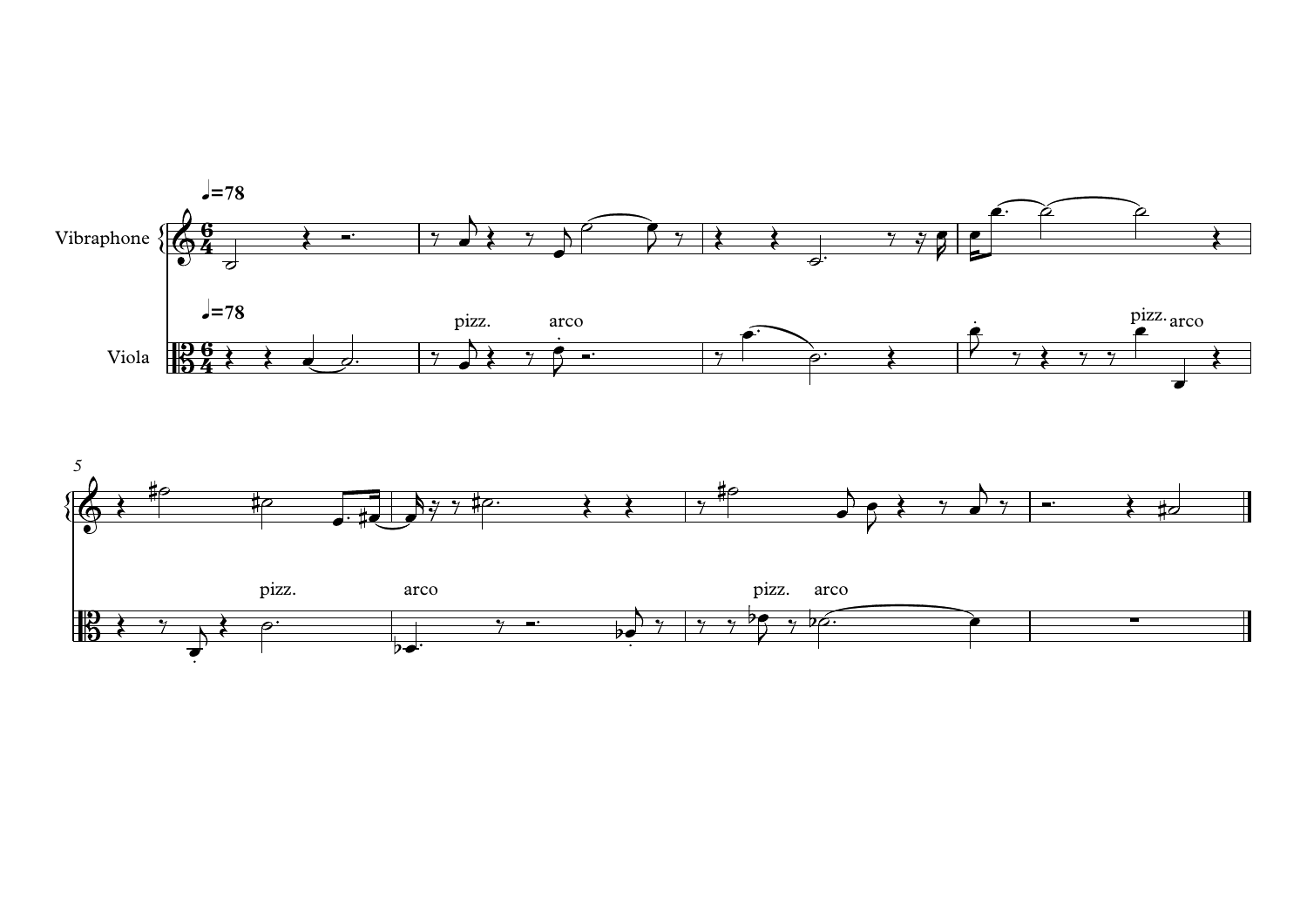

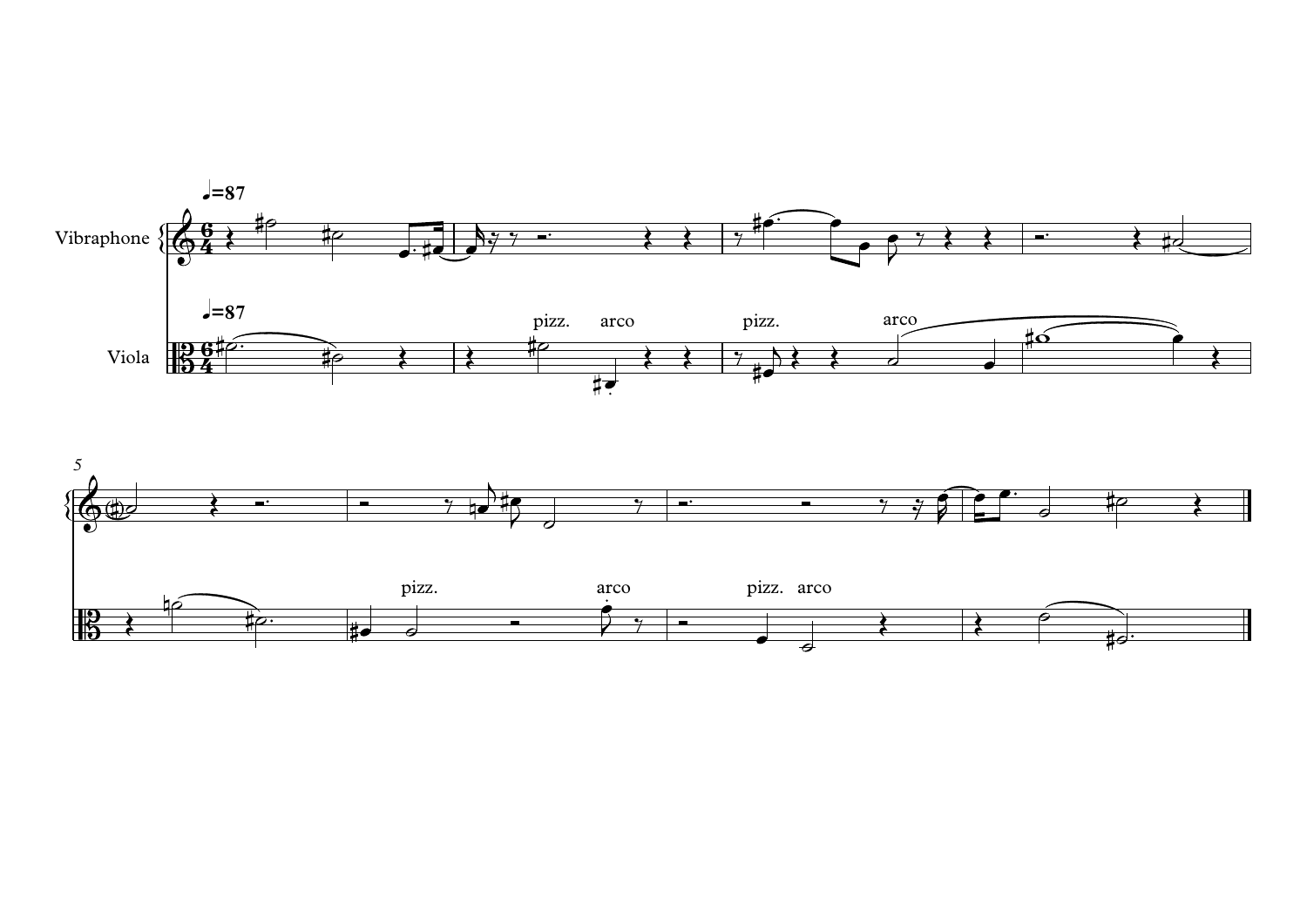

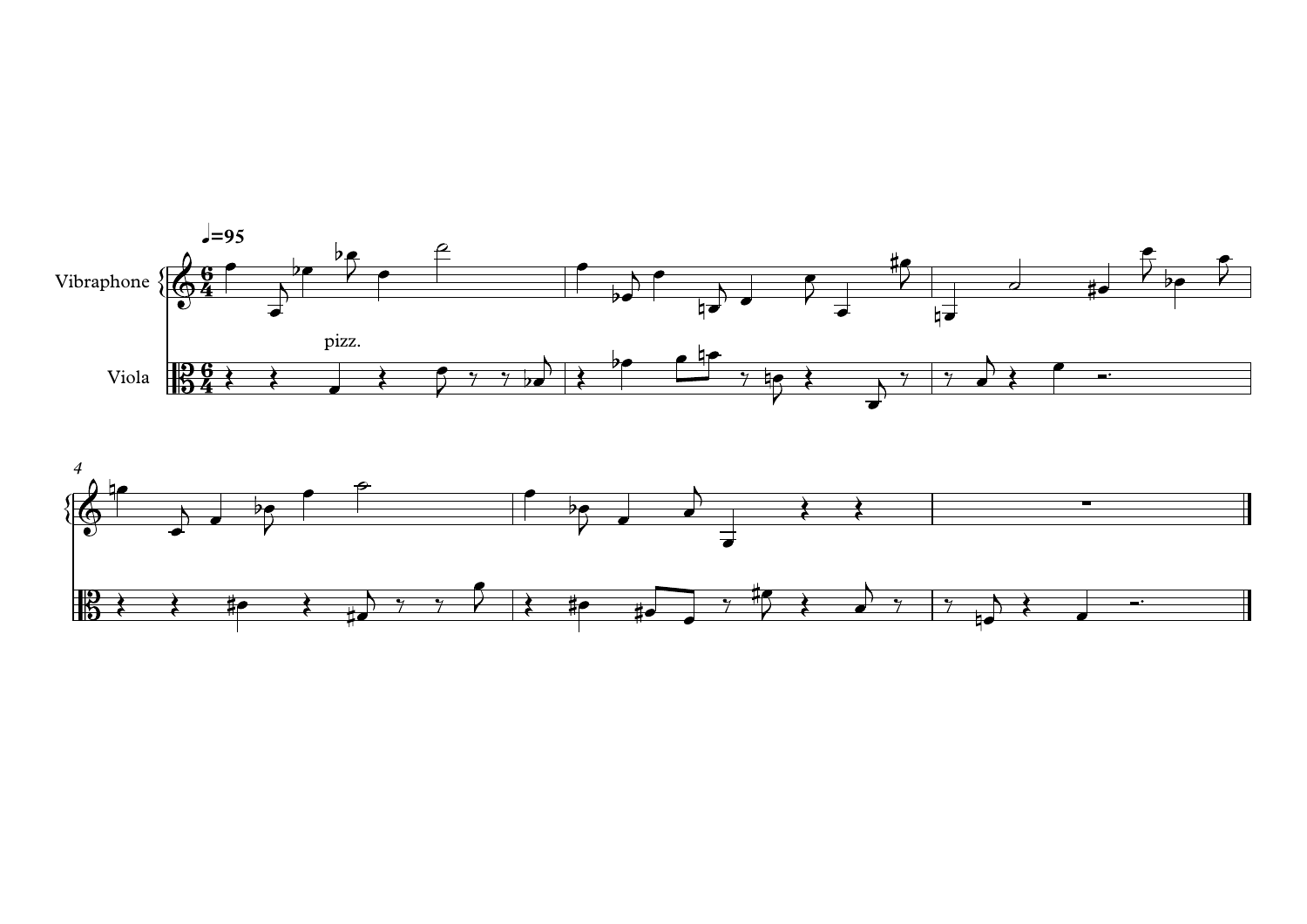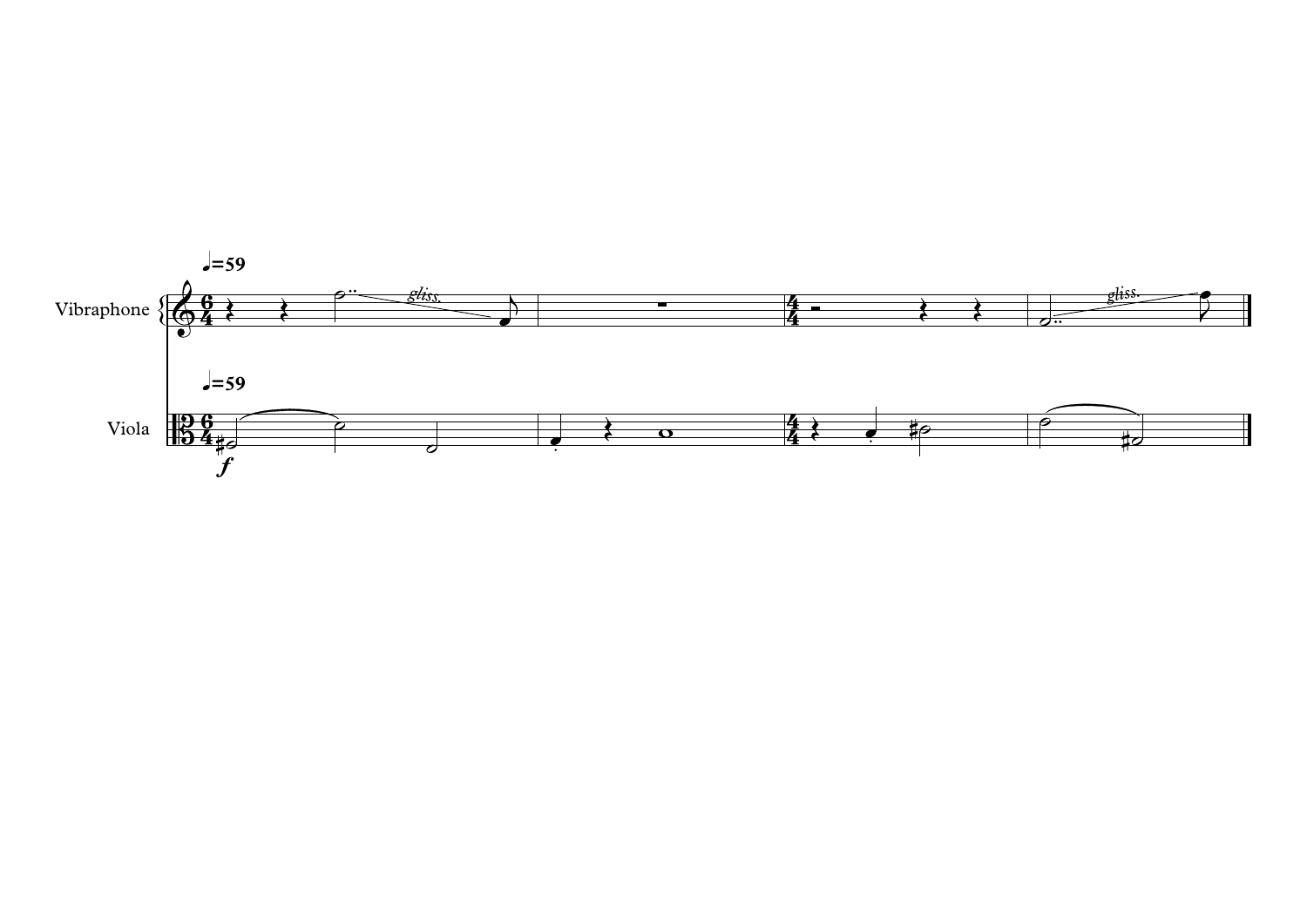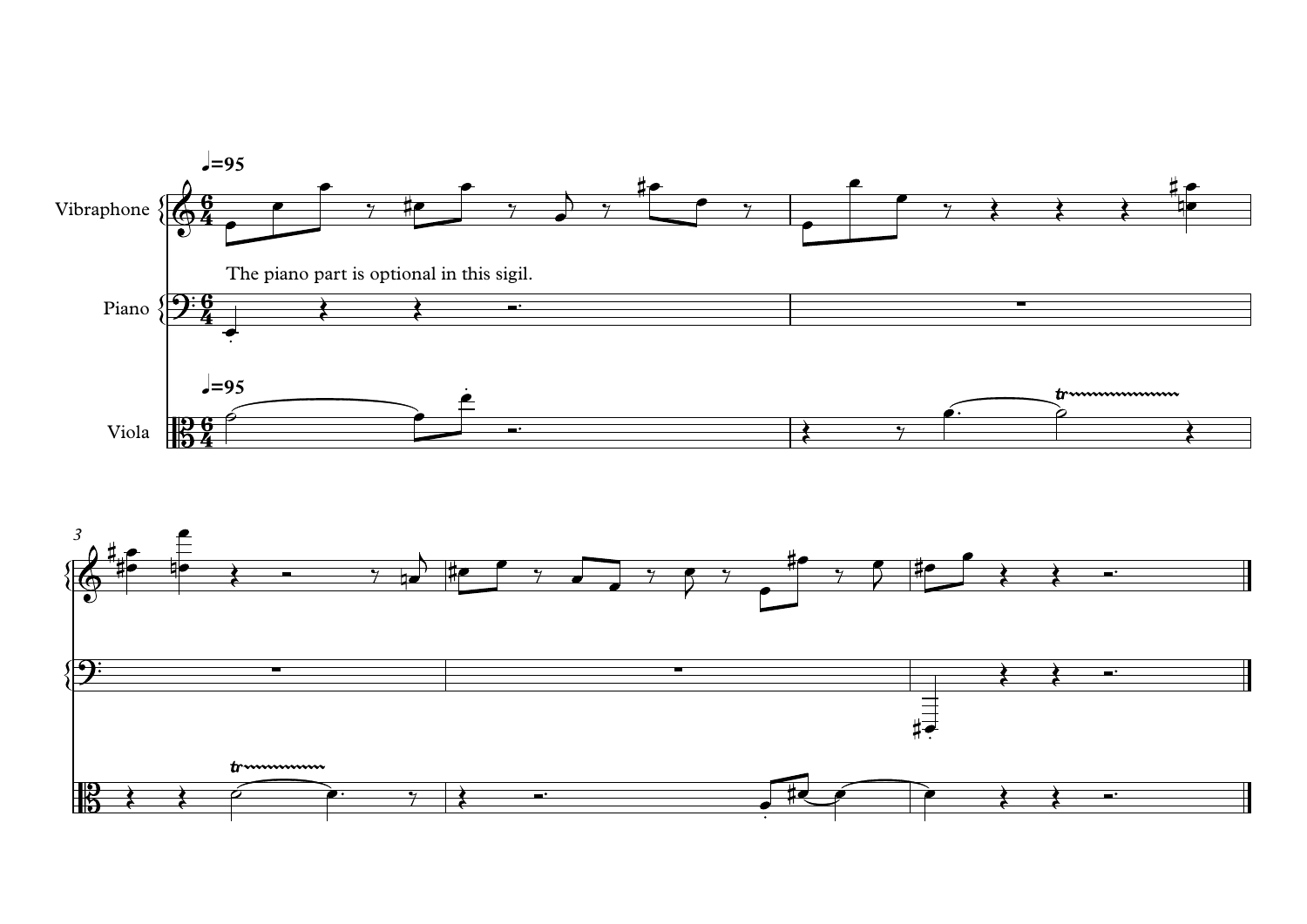

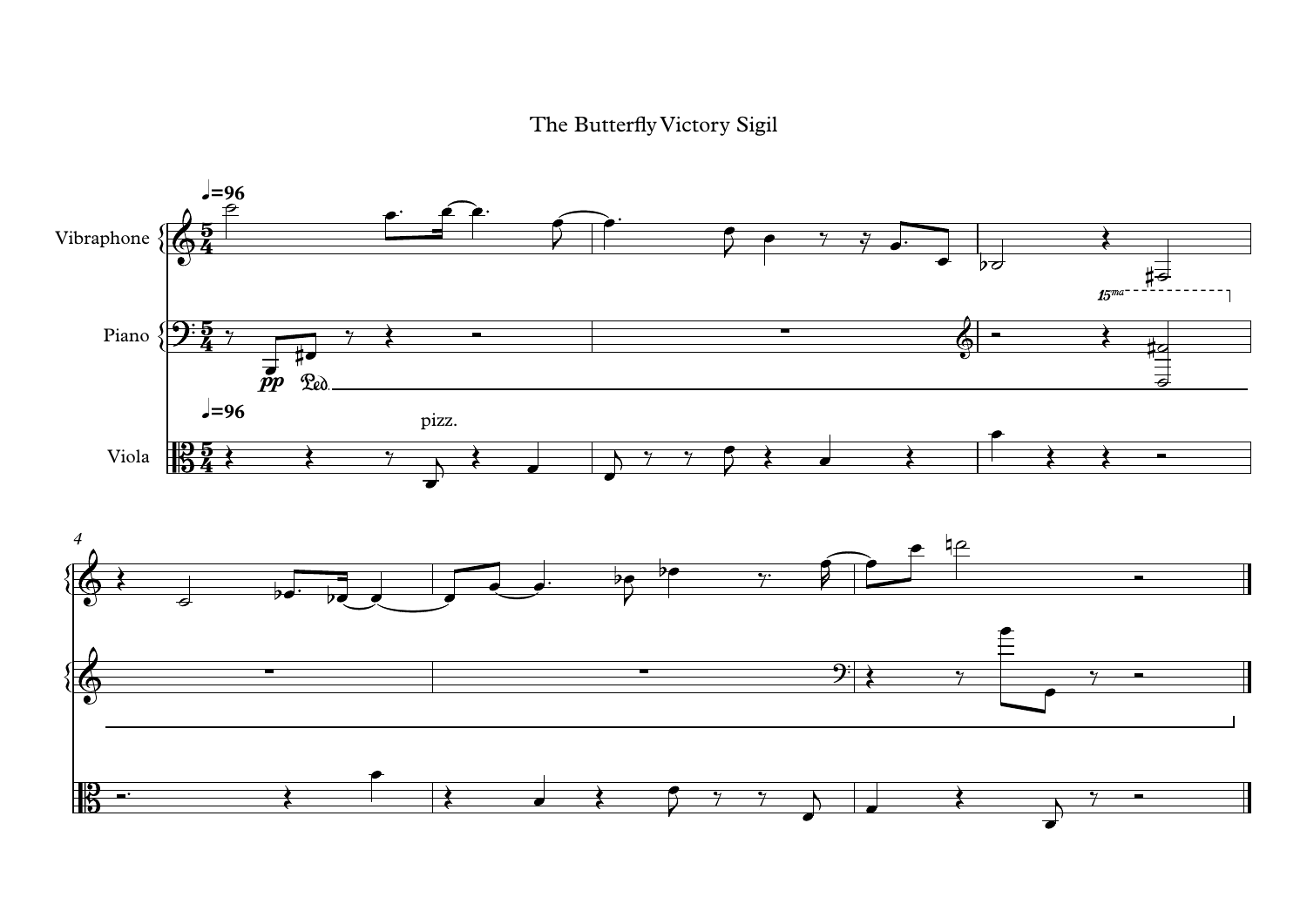